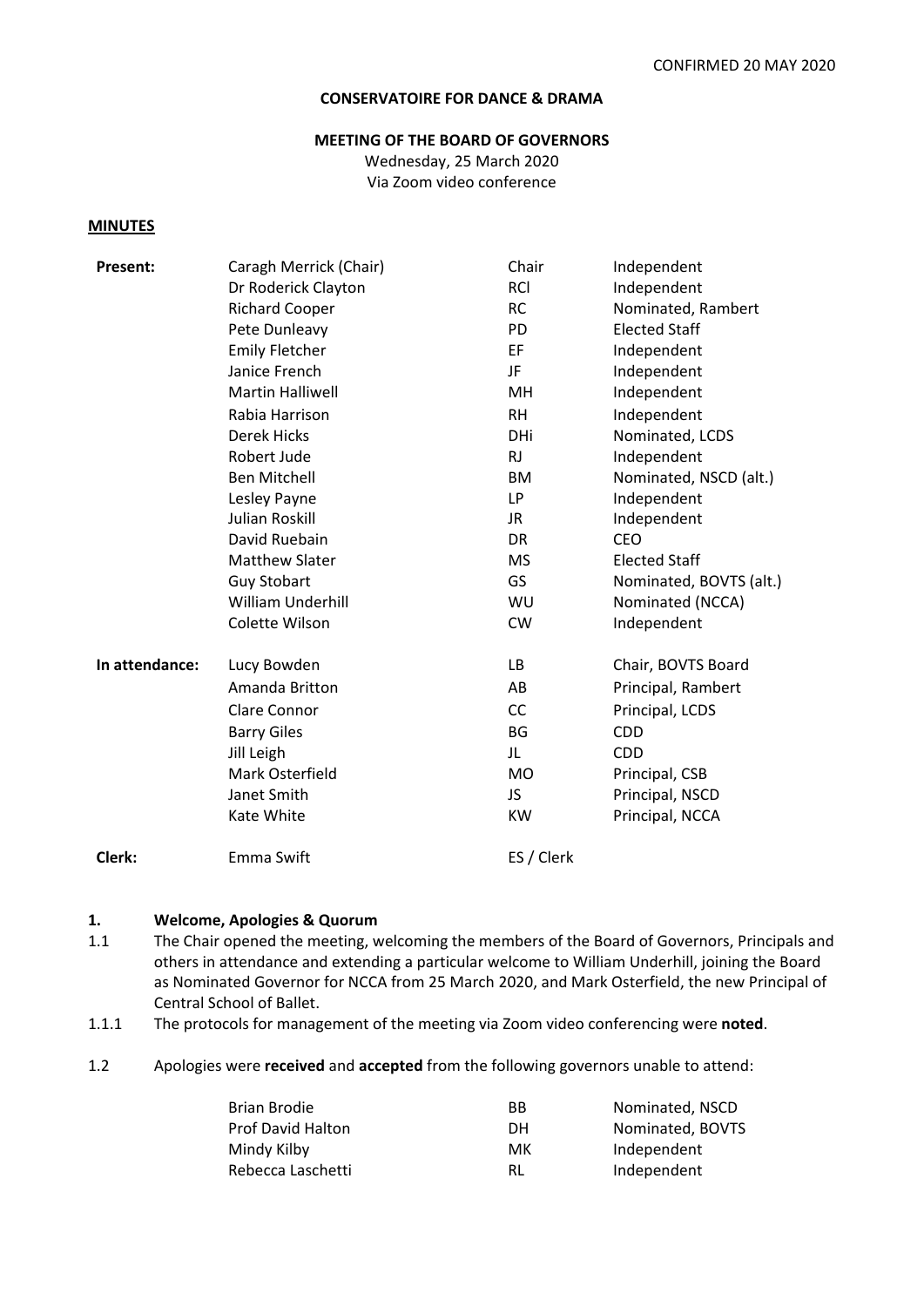| Alison Morris | AM  | Independent      |
|---------------|-----|------------------|
| Elyssa Sena   | ESe | Elected, Student |

1.2.1 It was **noted** that the following Principals had also notified the Clerk that they would be unable to attend the meeting:

Paul Rummer Paul Rummer PR Principal, BOVTS

1.3 It was **acknowledged** that the meeting was quorate. The meeting proceeded to business.

#### **2. Declarations of Interest**

2.1 There were no interests declared.

#### **3. Minutes of the Previous Meeting**

3.1 The minutes of the meeting of the Board of Governors held on 20 November 2019 (**BG20/01**) were **confirmed** as a fair and accurate record of the meeting.

#### **4. Matters Arising from the Minutes**

- 4.1 Matters arising from the minutes of the previous meeting (**BG20/02**) were **reviewed**.
- 4.1.1 Regarding item 2, that CDD's budget should be reviewed pending further information about future ISTA funding, DR reported that CDD expected to receive notification from OfS of its funding allocation for 2020/21 on 12 May 2020.

#### **5. Report of the Chair**

- 5.1 An oral report from the Chair was **received**.
- 5.1.1 CM confirmed that the major item for discussion on the agenda would be the COVID-19 crisis. CM shared information from discussions at a London HE Chairs group. There was now a growing consensus that the major issue faced by HEPs related to liquidity and cashflow. The second major issue was preserving the student experience and continuing to provide HE education in some form. This presented particular challenges for performing arts courses such as assessment. CM acknowledged the immense strain on senior executives in the sector in facing this challenge.
- 5.1.2 Regarding financial scenario planning, the main areas of vulnerability would be potential repayments to students and the expected shortfall in overseas student recruitment for 2020/21. At present the expectation was that the academic year would start in October but this could prove optimistic; however no base-case scenario existed because of the unfolding situation.
- 5.1.3 It was expected that OfS and the Government would publish further information in the next week or so. It was unclear whether there would be any underwriting of HE income to cover shortfalls in recruitment. UUK and other major figures in the sector were talking to Government about the liquidity risk to HEPs.

# **6. Report of the Chief Executive Officer** *[part redacted]*

- 6.1 A report from the Chief Executive Officer on developments at CDD since the last meeting of the Board of Governors (**BG20/03**) was **received**.
- 6.1.2 DR reported that Chris Millward, Director for Fair Access and Participation at OfS, had spoken at a Conservatoires UK meeting two weeks ago, when the implications of coronavirus had also been discussed. At that time, Millward had indicated that there was a recognition of the particular needs of small specialists and the importance of protecting them. However, any additional financial support for the sector would be channelled through UKRI, of which CDD currently accessed very little. Enhancing CDD's research function was an element of the strategy DR intended to drive forward in the coming years but CDD would not be able to access research funding immediately. Millward had confirmed there was no intention for any additional money to support teaching. The criteria for ISTA would be sharper and more institutions would be in contention for funding.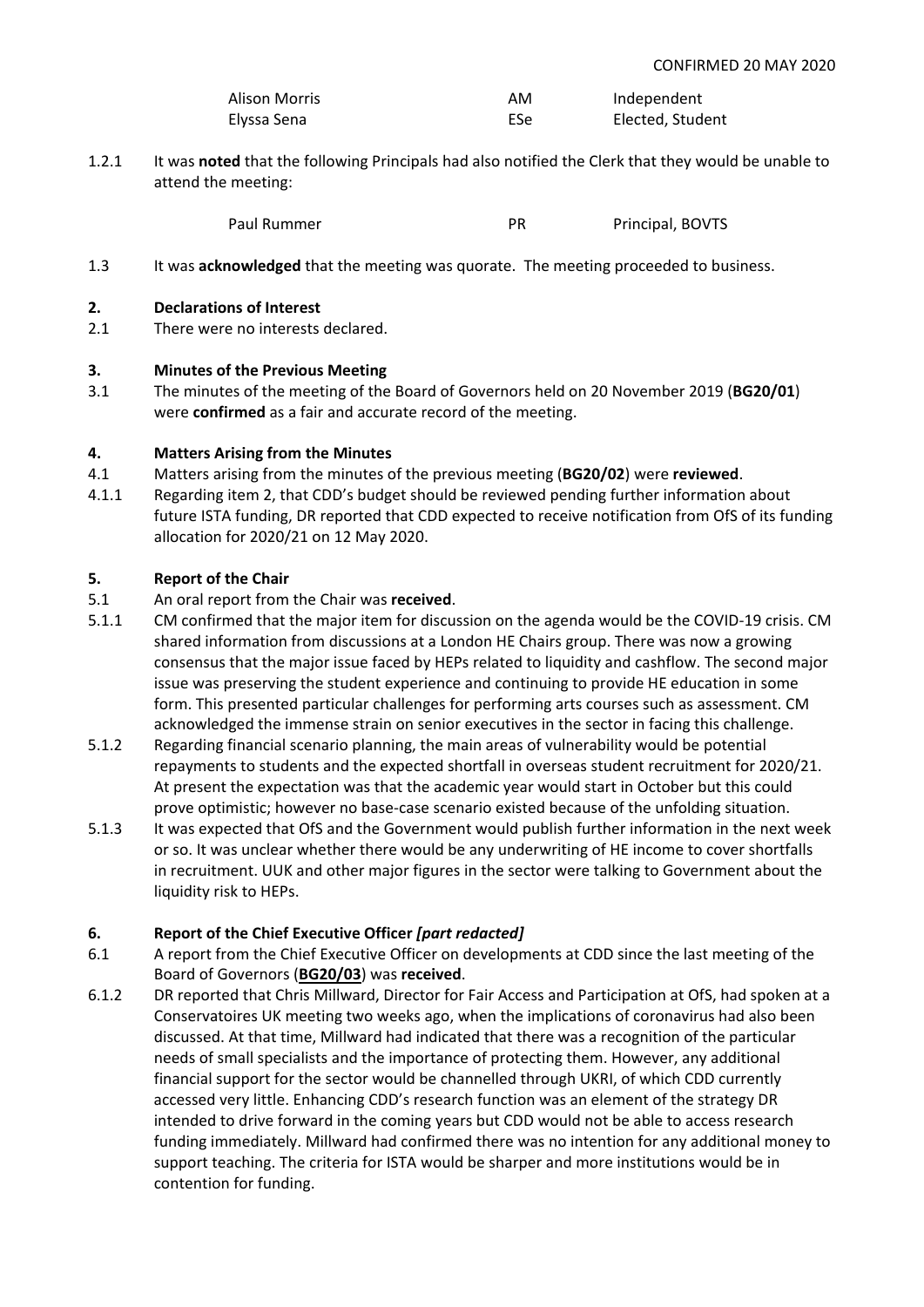- 6.1.3 DR confirmed that CDD was proceeding with recruitment for staffing.
- 6.1.4 DR confirmed that conversations with potential partners had been informal and were strictly confidential.

#### **7. Update on COVID-19** *[part redacted]*

- 7.1 A report on the implications and risks of COVID-19 for CDD and its schools (**BG20/04, BG20/04a** and **BG20/04b** and an additional briefing note circulated on 24 March 2020) was **received** and **considered**.
- 7.2 CM invited DR to give an overview of the situation and the Nominated Governors to give the perspective of their school.
- 7.2.1 DR acknowledged that it was impossible to overstate the impact of COVID-19 for the sector as a whole. Some institutions had begun making significant redundancies, although the announcement from government regarding the furlough scheme for workers might mitigate this. CDD was engaged in ongoing discussion with CUK members regarding issues such as assessment, auditions, grading, and end of year performances. The greatest risk to CDD was the potentially catastrophic financial consequences. It was hard to give clear conclusions because the situation was so fast moving and the pandemic could potentially last up to a year with peaks and troughs.
- 7.2.2 JL reported that CDD would keep abreast of advice and instruction from regulatory bodies. The papers evidenced how CDD had responded to guidance so far. Ofs had suspended requirements for reportable events on an individual basis. The schools validated by Kent had requested agreement on a delivery and assessment strategy and JL acknowledged CDD's gratitude to Darren Carr from NSCD for leading on this. UWE were expected to take a similar approach with BOVTS. CDD would abide by the instructions of its validators with regards to assessment and the intention was to get as many students as possible through by end of the year.

#### 7.2.3-8 *[redacted]*

- 7.2.9 Governors noted the phenomenal work of Principals and staff colleagues in responding to the crisis.
- 7.3 CM invited the perspective of the Staff Governors.
- 7.3.1 PD emphasised the need to group together and find a way to move forward. Daily changes made it impossible to make any concrete plans and colleagues would additionally be worried about their personal circumstances. Constant communication and listening to the concerns of staff and students was central.
- 7.3.2 MS supported PD's response and noted staff were engaged extensively in planning to consider what might work for online delivery. As and when the sector received further guidance things would become clearer.
- 7.4 JL asked all schools to document their actions to support at risk and vulnerable students in order to demonstrate to OfS that CDD had done everything possible in this area.
- 7.5 DR reported that CDD's core team were all working remotely. SMT met daily and CDD aimed to be as active as possible in working collectively with its member schools.
- 7.6 BG reported on the financial paper (**BG20/04b**) which had been developed in collaboration with school FDs and sought to model a variety of scenarios.
- 7.6.1 BG noted that one item of uncertainty had subsequently been resolved: the Student Loans Company payment in May 2020 would be made, although schools would need to register students attendance. Schools were reviewing the logistics of confirming this remotely.

#### 7.6.2 *[redacted]*

7.6.3 CM confirmed that the modelling demonstrated there was no firm base case scenario at this time, however the modelling showed the threat to the sustainability of CDD and the schools.

#### 7.7 *[redacted]*

7.8 CM acknowledged the huge stresses and strains on the leadership teams in the schools and noted the Board's recognition of the outstanding job being done, especially with regards to safeguarding the student experience. Over the next few weeks there would be ongoing streams of work coordinated by BG with the school FDs and by JL on the regulatory side. CM would liaise with DR on regular email communications to update the Board.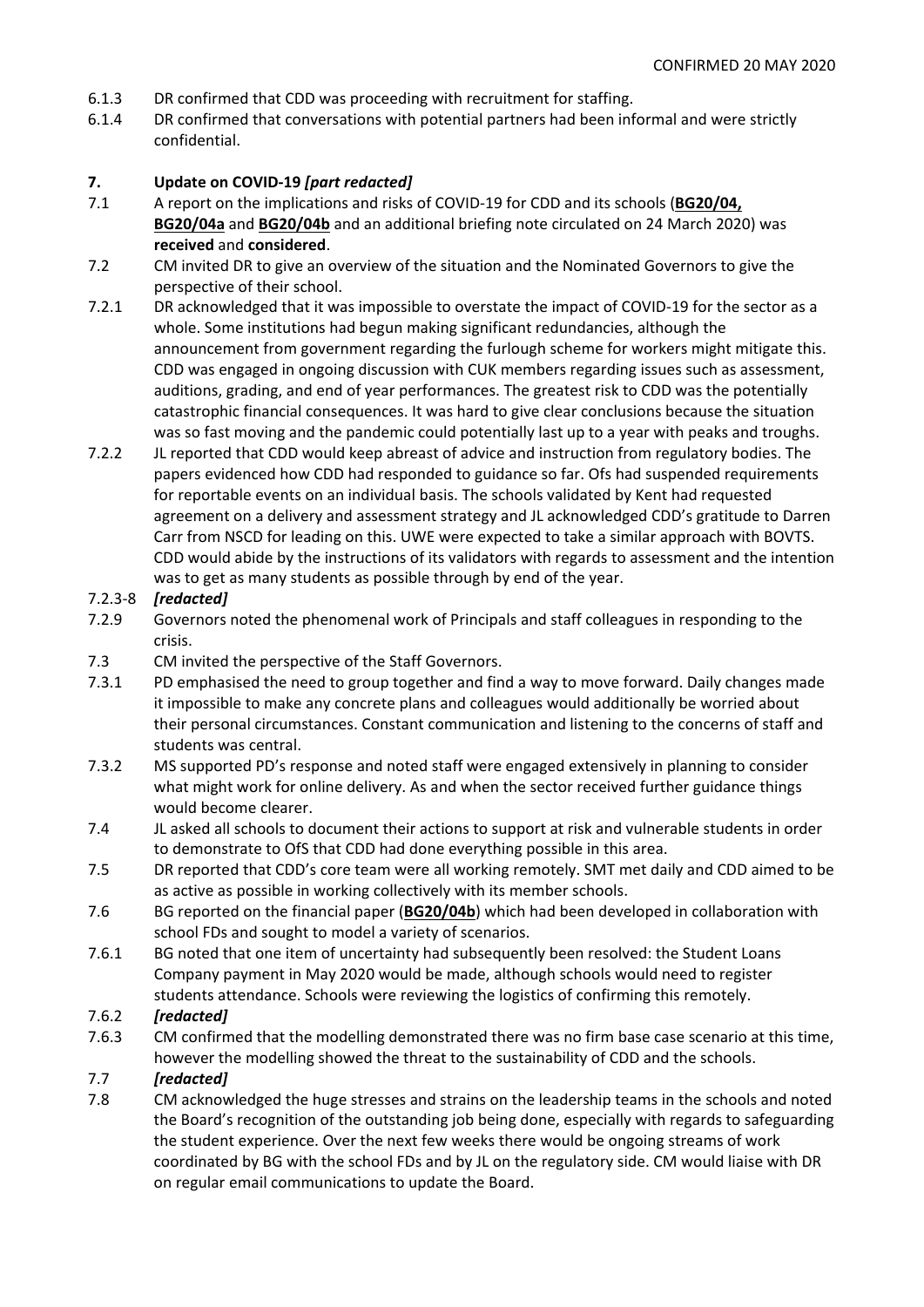7.9 CC noted that professional HR expertise in managing the furlough scheme would be helpful for the schools.

# *Action: DR and JL to investigate where CDD could access HR expertise to support the schools.*

7.10 CM noted that due to the length of discussion on this vital issue, a number of items on the agenda would be taken as read.

# **8. Operating and Financial Agreement** *[part redacted]*

- 8.1 An oral update from the CEO on progress with the Operating & Financial Agreement and a revised version of the Agreement (**BG20/05**) were **received**.
- 8.1.1 DR gave a brief reprise of the OFA's evolution.

# 8.1.2 *[redacted]*

8.1.3 It was **recommended** that the Board adopt a resolution to approve the OFA which factored in the possible need for a minor amend to the OFA should it be necessary.

*[Secretary's note: It was acknowledged that RC had lost connection with the meeting and was unable to rejoin.]*

8.1.4 DHi stated that The Place was not in a position to agree the OFA today and would not be consenting to the motion.

# 8.1.5-12 *[redacted]*

- 8.1.13 CM summarised the position of the independent governors. There was a recognition that the agreement was not where CDD would start the process today. There was also recognition that failure to resolve this issue remained a major gap in the Members' Agreement and impaired CDD's ability to do the necessary work around financial sustainability. There was a need to resolve the OFA whilst recognising it would be a stopgap solution.
- 8.1.14 The following resolution was proposed:

*The Board of the Conservatoire for Dance and Drama hereby resolves to approve and execute the Operating and Financial Agreement attached ("OFA"), subject to any minor amendments to give effect to the agreed intention as to liability of each party, with the OFA coming into effect on the date that the last of all parties to the Members' Agreement signed on 18th October 2017 have so approved and executed the OFA. For the avoidance of doubt, this Operating and Financial Agreement replaces those current Operating and Financial Agreements, which agreements will then cease to have effect.*

It was noted that votes would be taken by email.

*[Secretary's note: The motion was approved by email by a majority vote.]*

8.1.15 It was proposed that each school should give its decision as to whether it would sign the OFA by the Board meeting on 20 May and that in the event of not all Members signing, the Board should consider next steps at this meeting.

*[Secretary's note: The motion was approved by email by a majority vote.]*

# **9. CDD's Future – The Case for Change – Confidential Business**

9.1 A report on the case for change (**BG20/06**) was **received**, supported by:

- A letter from the Chair to the Chairs of School Boards (**BG20/06a**)

- An analysis of the risks and vulnerabilities relating to conditions of registration (**BG20/06b**)

- A "Straw Man" setting out a potential new way of working against which to consider and explore issues (**BG20/06c**)

- A consideration of the financial aspects of HE provision (**BG20/06d**).
- 9.2 The Board was asked to **confirm** the need for change.
- *[Secretary's note: The motion was confirmed by email by a majority vote.]*
- 9.3 The Board was asked to **agree** the next steps: that CDD respond to the queries received so far and come back to the May Board with proposals for how CDD should progress these discussions going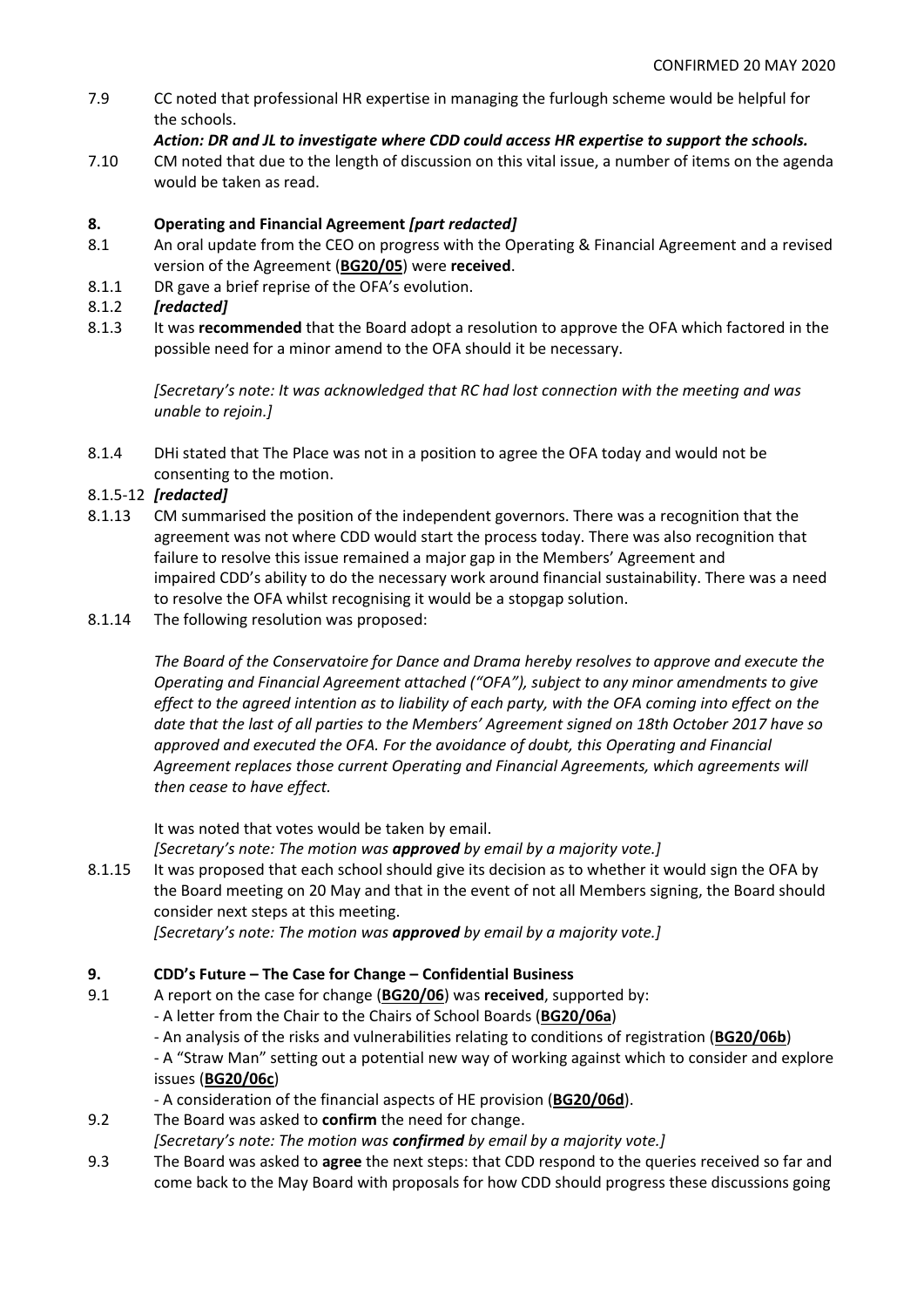forward.

*[Secretary's note: The motion was agreed by email by a majority vote.]*

# **10. Update on TDAP**

- 10.1 An update on progression with TDAPs application (**BG20/07**) was **received** and **taken as read**.
- 10.2 Indications of preference for either of the proposed options were invited by correspondence.
- **11. Graduate research: "Exploring the careers and success of graduates of the Conservatoire for Dance and Drama"**
- 11.1 A report on the outcomes of graduate research commissioned by CDD (**BG20/08**) was **received** and **taken as read**.
- 11.2 The Board was asked to **approve** the below recommendations:
	- Publish the full research report alongside a short summary of findings
	- Publish a response from CDD to the recommendations within the report,

outlining current and future work to address these recommendations, such as in the area of mental health support

- Seek opportunities to disseminate the research, such as the Conservatoires UK conference - Seek opportunities for joint promotion and sharing of findings, such as with the recently published research into the careers of freelance dancers from One Dance UK *[Secretary's note: The recommendations were approved by email by a majority vote.]*

# **12. NSCD Exit Plan**

- 12.1 The Exit Plan for NSCD (**BG20/09**) was **received**.
- 12.1.1 DR stated that the Members' Agreement provided for an Exit Plan to be agreed as part of the process of a Member resigning. CDD had received NSCD's draft plan before Christmas and had subsequently raised three matters which had now been resolved. DR recommended the plan to the Board for approval.
- 12.1.2 The Exit Plan for NSCD was **approved**.
- 12.1.3 The Chair noted CDD's thanks to BM, JS and her team for the work put into the plan.

# **13. Senate and Board liaison**

- 13.1 A proposal for liaison between Senate and the Board (**BG20/10**) was **received** and **taken as read**.
- 13.1.2 The Board was asked to **approve** the below recommendations:
	- That the Board and Senate receive each other's minutes for information.
	- That the Board considers a summary report of each Senate meeting.

- That a member of the Board be invited to attend each Senate, on a voluntary basis, as an observer. The member could attend each meeting for an academic year or a different member for each meeting.

*[Secretary's note: The recommendations were approved by email by a majority vote.]*

# **14. Report of the Audit Committee**

- 14.1 A report from the Audit Committee (**BG20/11**) was **taken as read**.
- 14.2 The updated Risk Register (**BG20/12**) was **taken as read**.
- 14.2.1 It was noted that the Risk Register would need to be further revised in light of the COVID-19 crisis. *ACTION: DR to update the Risk Register to reflect the COVID-19 crisis.*

# **15. Report of the Finance Committee**

15.1 A report from the Finance Committee (**BG20/13**) was **taken as read**.

# **16. Any Other Business**

- 16.1 There was no other business.
- **17. Date of Next Meeting**